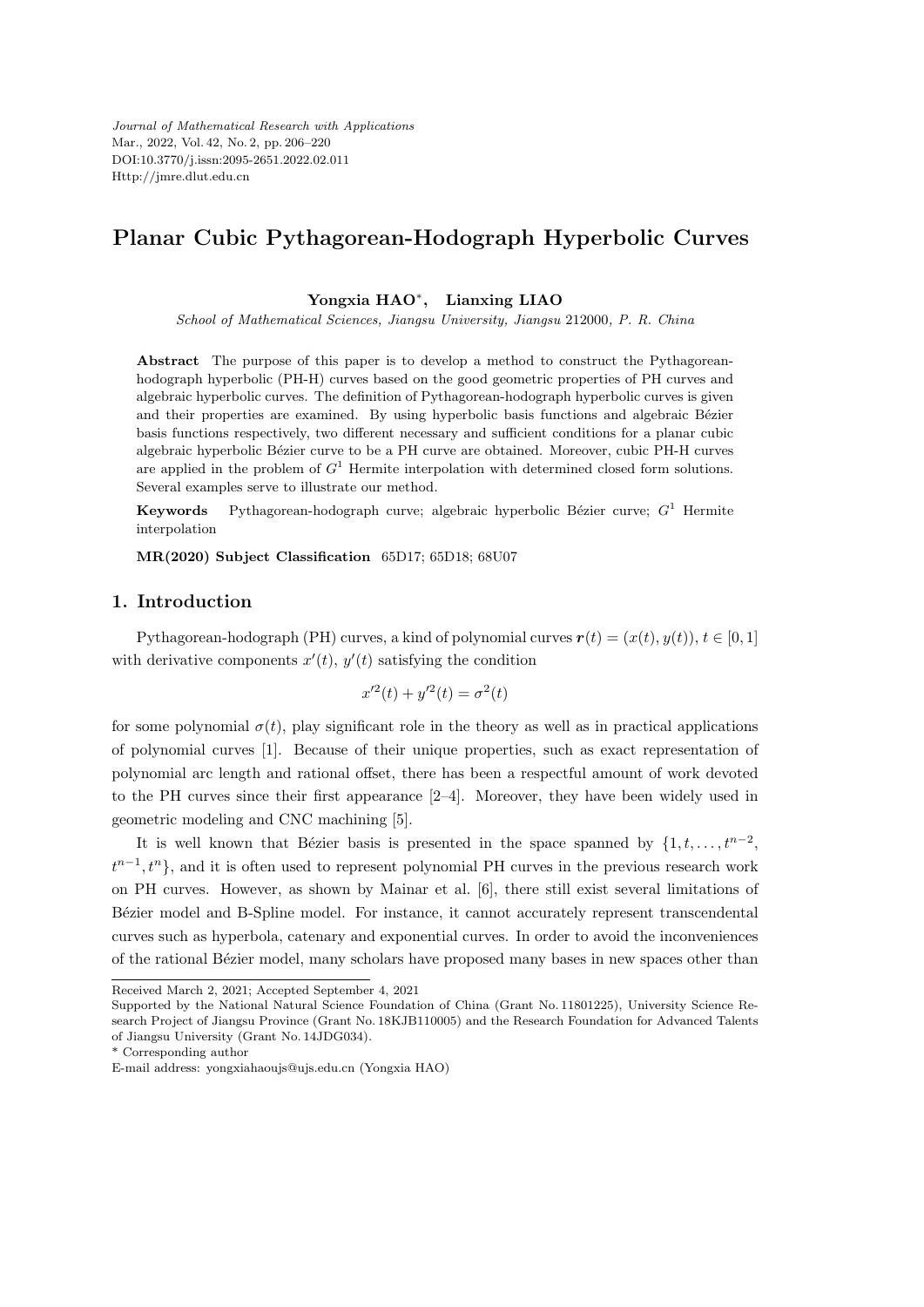the polynomial space. Sánchez-Reyes [7] gave a basis for the space of trigonometric polynomials *{*1*,*sin*t,* cos*t*, *. . . ,*sin*mt,* cos*mt}*. In [8], Chen and Wang constructed C-B´ezier basis of the space spanned by  $\{1, t, \ldots, t^{n-2}, \text{sin}t, \text{cost}\}\$  which can represent exactly transcendental curves such as helix and cycloid. Furthermore, the Pythagorean-hodograph cycloidal curves (PHC curves) were proposed and a necessary and sufficient condition for a cubic plane C-Bézier curve to be a PHC curve was obtained in [9]. Li and Wang [10] constructed a basis for the algebraic hyperbolic space spanned by  $\{1, t, \ldots, t^{n-2}, \text{sinht}, \text{cosh}t\}$  and studied the algebraic hyperbolic (AH) Bézier curves. Tan et al. [11, 12] discussed the problem of interpolation, splicing and segmentation by AH Bézier curve.

In recent years, a lot of work have been given in the literature to deal with the problem of  $G<sup>1</sup>$  Hermite interpolation. The  $G<sup>1</sup>$  interpolation problem by cubic optimized geometric Hermite curves was presented and a general algorithm to construct such interpolation was described in [13]. Wu and Yang [14] proposed techniques of interpolation of intrinsically defined curves to geometric Hermite data. Jaklič and Žagar [15] constructed cubic  $G<sup>1</sup>$  interpolatory splines by taking tangent directions as unknowns, thereby relaxing conditions on admissible regions for tangent directions. Various types of spirals that have monotone curvatures were also used for interpolation of *G*<sup>1</sup> Hermite data [16, 17]. Besides, Kozak et al. [18] gave a geometric characterization of PHC curves, and the Hermite interpolation problem by PHC curves was also studied.

In this paper, polynomial PH curves are extended to algebraic hyperbolic space. Firstly, we define Pythagorean-hodograph hyperbolic curves based on AH Bézier curves and PH curves. Secondly, two necessary and sufficient conditions for planar cubic AH Béziers to be PH-H curves are presented. Furthermore, the problem of *G*<sup>1</sup> Hermite interpolation with PH-H curves is outlined. The analysis shows that there may be one, two or no solutions depending on the data supplied, similar to the case of cubic PHC curves. Finally, some examples are used to demonstrate the practicability of our method.

The remainder of this paper is organized as follows. In Section 2, we review the properties of AH Bézier curves and introduce the definition of PH-H curves. Section 3 gives two necessary and sufficient conditions of planar cubic AH Bézier curves to be PH-H curves by two different bases. In Section 4, the problem of *G*<sup>1</sup> Hermite interpolation with cubic PH-H curves is outlined. Finally, we conclude the paper in Section 5.

### 2. Algebraic hyperbolic Bézier curves

Let us consider the PH condition applied to *n*-hyperbolic curves based upon the space  $\Gamma_n = \text{span}\{1, t, \ldots, t^{n-2}, \text{sinht}, \text{cosh}t\}.$  The definition of algebraic hyperbolic Bézier curve and its related theorems and corollaries are as follows.

The AH Bézier basis functions start with the two initial functions

$$
Z_{0,1}(t) = \frac{\sinh(\alpha - t)}{\sinh \alpha}, \ Z_{1,1}(t) = \frac{\sinh t}{\sinh \alpha}, \quad t \in [0, \alpha], \ \alpha \in (0, +\infty).
$$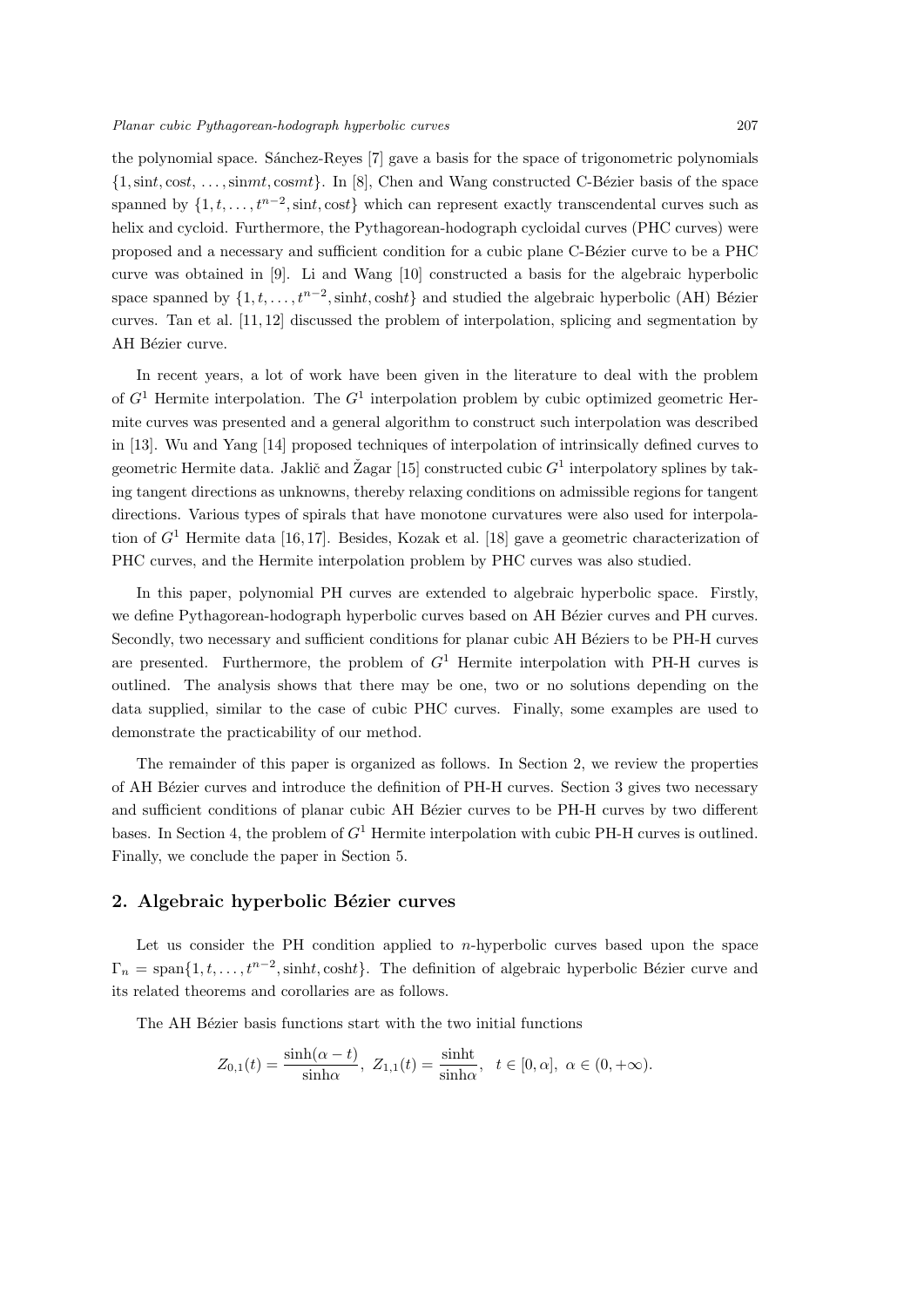For  $n > 1$ , the AH Bézier basis functions  $\{Z_{i,n}\}$  of the space  $\Gamma_n$  are defined recursively as

$$
Z_{0,n}(t) = 1 - \int_0^t \delta_{0,n-1} Z_{0,n-1}(s) ds,
$$
  
\n
$$
Z_{i,n}(t) = \int_0^t \delta_{i-1,n-1} Z_{i-1,n-1}(s) - \delta_{i,n-1} Z_{i,n-1}(s) ds, \quad i = 1, 2, ..., n-1,
$$
  
\n
$$
Z_{n,n}(t) = \int_0^t \delta_{n-1,n-1} Z_{n-1,n-1}(s) ds,
$$

where

$$
\delta_{i,n} = \frac{1}{\int_0^\alpha Z_{i,n}(t)dt}.
$$

One can refer to [10] for the details of AH Bézier curves and their properties.

The cubic AH Bézier curve is a kind of special curves generated in algebraic hyperbolic mixed space  $\Gamma_3 = \text{span}\{1, t, \text{sinht}, \text{cosh}t\}$ . It retains the advantages of Bézier curve and can represent transcendental curve such as catenary. It can be expressed as

$$
\boldsymbol{P}(t) = \sum_{i=0}^{3} \boldsymbol{b}_{i} Z_{i,3}, \quad t \in [0, \alpha], \ \alpha \in (0, +\infty), \tag{2.1}
$$

where  ${\bf \{b_i\}} \in \mathbb{R}^2$  are control points and  ${Z_{i,3}}$  are the AH Bézier basis of  $\Gamma_3$  defined as

$$
Z_{0,3}(t) = \frac{(\alpha - t) - \sinh(\alpha - t)}{\alpha - \sinh \alpha}, \quad Z_{3,3}(t) = \frac{t - \sinh t}{\alpha - \sinh \alpha},
$$
  
\n
$$
Z_{1,3}(t) = M[\frac{\alpha \cosh \alpha - t \cosh \alpha - \sinh \alpha + \sinh t}{\alpha \cosh \alpha - \sinh \alpha} - Z_{0,3}(t)],
$$
  
\n
$$
Z_{2,3}(t) = M[\frac{\sinh(\alpha - t) + t \cosh \alpha - \sinh \alpha}{\alpha \cosh \alpha - \sinh \alpha} - Z_{3,3}(t)],
$$

with

$$
M = \frac{\alpha \cosh \alpha - \sinh \alpha}{\alpha \cosh \alpha - 2 \sinh \alpha + \alpha}.
$$

Note that the functions  $\{Z_{i,3}\}$  form the partition of unity and have symmetry, i.e.,

$$
\sum_{i=0}^{3} Z_{i,3}(t) = 1, Z_{0,3}(t) = Z_{3,3}(\alpha - t), Z_{1,3}(t) = Z_{2,3}(\alpha - t).
$$

**Definition 2.1** *A planar algebraic hyperbolic Bézier curve*  $P(t) = (x(t), y(t)) \in \Gamma_n$ , that has derivative components  $x'(t)$ ,  $y'(t)$  satisfying  $x'^2(t) + y'^2(t) = \sigma^2(t)$  for some  $\sigma(t) \in \Gamma_{n-1}$ , is called *a Pythagorean-hodograph hyperbolic (PH-H) curve.*

**Lemma 2.2** ([9]) *Three real polynomials*  $a(t)$ *, b(t)* and  $c(t)$  *satisfy the condition* 

$$
a^2(t) + b^2(t) = c^2(t)
$$

*iff*

$$
a(t) = w(t)(u^{2}(t) - v^{2}(t)), \ b(t) = 2w(t)u(t)v(t), \ c(t) = w(t)(u^{2}(t) + v^{2}(t)),
$$

where  $u(t)$ ,  $v(t)$  and  $w(t)$  are real polynomials.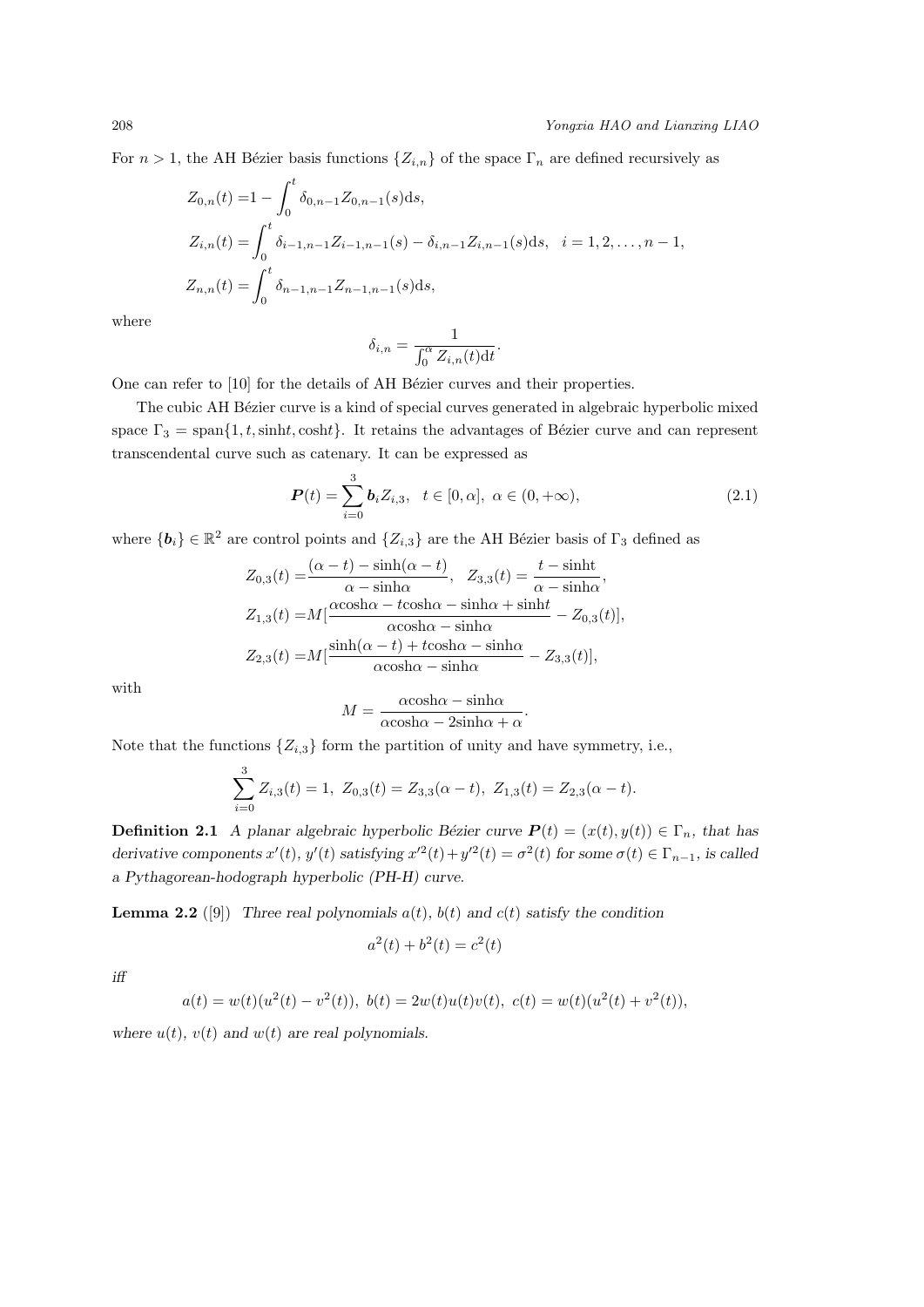### **3. Planar cubic Pythagorean-hodograph hyperbolic curves**

Two different necessary and sufficient conditions for planar cubic AH Bézier curves to be PH-H curves by two different bases are proposed in this section.

## **3.1. The necessary and sufficient condition of cubic PH-H curve based on hyperbolic basis functions** *{*1*, t,*sinh*t,* cosh*t}*

In this section, we will discuss the necessary and sufficient condition that a cubic AH Bézier curve is PH-H curve using the hyperbolic basis functions  $\{1, t, \text{sinht}, \text{cosh}t\}$ . A cubic AH Bézier curve  $P(t) \in \Gamma_3$  has the general form

$$
P(t) = v_0 \sinh t + v_1 \cosh t + v_2 t + v_3,
$$
\n(3.1)

where  $v_i = (v_{i_x}, v_{i_y}), i = 0, 1, 2, 3$ . Then by Definition 2.1 and Lemma 2.2, we have the following result.

**Theorem 3.1** *Suppose that a cubic AH Bézier curve*  $P(t)$ *, distinct from a line segment, is given in the form (3.1). The necessary and sufficient conditions for*  $P(t)$  *to be a PH-H curve is that there exist real numbers*  $x_1, x_2, y_1, y_2$  *such that* 

$$
\begin{cases}\n(v_{0x}, v_{1x}, v_{2x}) = (\frac{1}{2}(y_1^2 - y_2^2 + x_1^2 - x_2^2), x_1y_1 - x_2y_2, \frac{1}{2}(y_1^2 - y_2^2 - x_1^2 + x_2^2)),\\ (v_{0y}, v_{1y}, v_{2y}) = (y_1y_2 + x_1x_2, x_1y_2 + x_2y_1, y_1y_2 - x_1x_2).\n\end{cases}
$$
\n(3.2)

**Proof** If  $P(t) = (x(t), y(t))$  is a PH-H curve, by Definition 2.1, we have

$$
\chi_1^2 + \chi_2^2 = \chi_3^2,\tag{3.3}
$$

where  $\chi_1(t) = x'(t)$ ,  $\chi_2(t) = y'(t)$ ,  $\chi_3(t) = \sigma(t) \in \Gamma_2 = \text{span}\{1, \text{sinht}, \text{cosh}t\}$ . For simplicity, let us define

$$
\mathbf{v_0} = (a_1, a_2), \ \mathbf{v_1} = (b_1, b_2), \ \mathbf{v_2} = (c_1, c_2),
$$

$$
\chi_3(t) = a_3 \cosh(t) + b_3 \sinh(t) + c_3 \in \Gamma_2.
$$

Then by  $(3.1)$ , we have

$$
\chi_i(t) = a_i \cosh(t) + b_i \sinh(t) + c_i \in \Gamma_2, \quad i = 1, 2.
$$

Let  $s = \tanh(\frac{t}{2})$ , according to hyperbolic function identities,

$$
\chi_i = \frac{(a_i - c_i)s^2 + 2b_is + (a_i + c_i)}{1 - s^2} = \frac{g_i(s)}{1 - s^2}, \quad i = 1, 2, 3.
$$
\n(3.4)

Substituting  $(3.4)$  into expression  $(3.3)$ , we have

$$
g_1^2(s) + g_2^2(s) = g_3^2(s).
$$
\n(3.5)

Since  $g_i(s)$ ,  $i = 1, 2, 3$  are polynomials of degree  $n \leq 2$ , from Lemma 2.2, the equation (3.5) holds iff there are real polynomials

$$
u = x_1 s + y_1, \ \ v = x_2 s + y_2
$$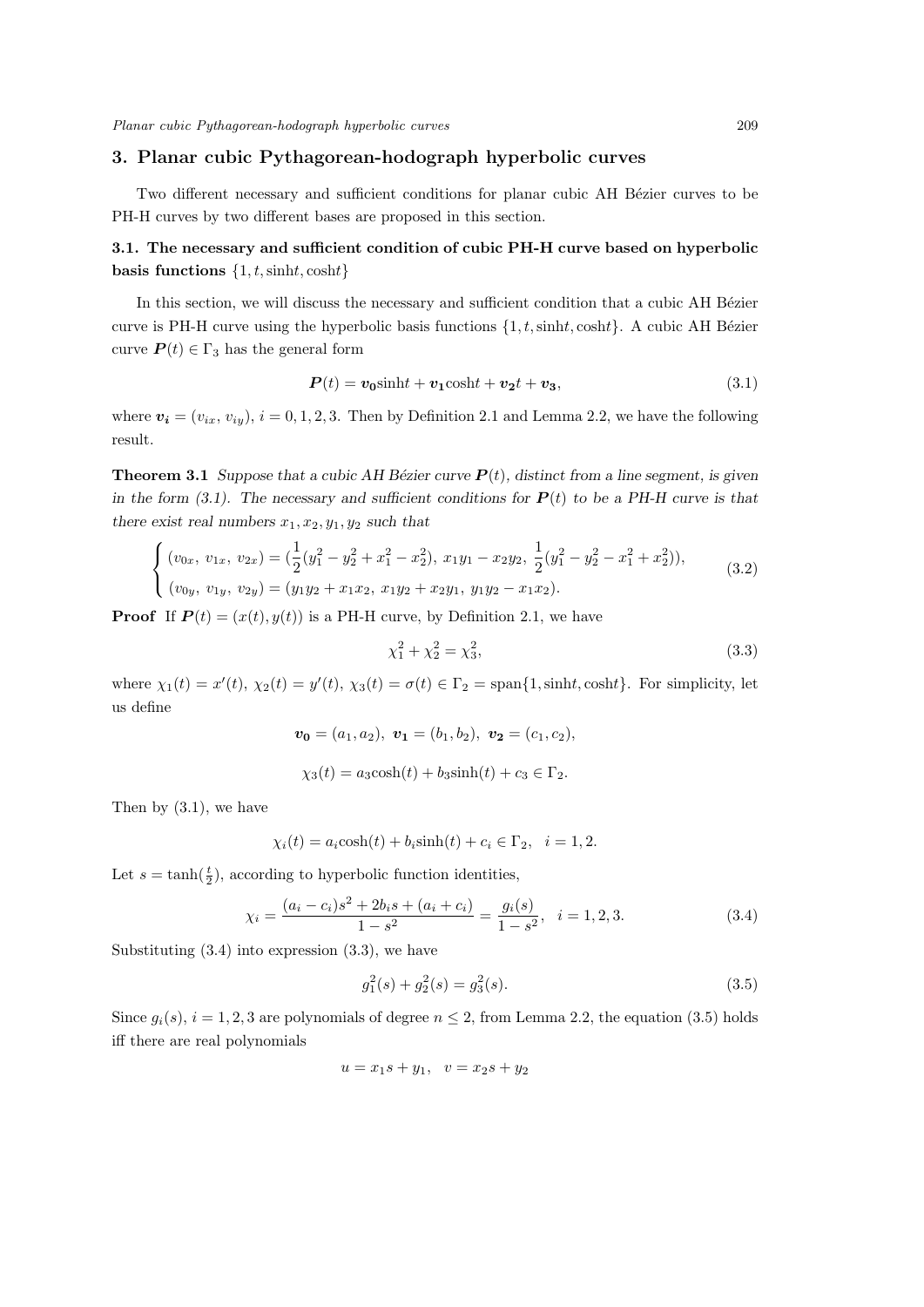such that

$$
g_1(s) = u^2 - v^2 = (x_1^2 - x_2^2)s^2 + 2(x_1y_1 - x_2y_2)s + y_1^2 - y_2^2,
$$
  
\n
$$
g_2(s) = 2uv = 2x_1x_2s^2 + 2(x_1y_2 - x_2y_1)s + 2y_1y_2,
$$
  
\n
$$
g_3(s) = u^2 + v^2 = (x_1^2 + x_2^2)s^2 + 2(x_1y_1 + x_2y_2)s + y_1^2 + y_2^2,
$$

where  $x_1, x_2, y_1, y_2$  are real numbers. Substituting  $g_i(s)$  into (3.4), we have

$$
(a_1, b_1, c_1) = \left(\frac{1}{2}(y_1^2 - y_2^2 + x_1^2 - x_2^2), x_1y_1 - x_2y_2, \frac{1}{2}(y_1^2 - y_2^2 - x_1^2 + x_2^2)\right),
$$
  
\n
$$
(a_2, b_2, c_2) = (y_1y_2 + x_1x_2, x_1y_2 + x_2y_1, y_1y_2 - x_1x_2),
$$
  
\n
$$
(a_3, b_3, c_3) = \left(\frac{1}{2}(y_1^2 + y_2^2 + x_1^2 + x_2^2), x_1y_1 + x_2y_2, \frac{1}{2}(y_1^2 + y_2^2 - x_1^2 - x_2^2)\right).
$$

Then the necessary and sufficient condition for AH Bézier curve  $P(t)$  to be PH curve is obtained.  $\Box$ 

By the basis transformation formula, the AH Bézier control points  $\{b_i\}$  of the curve  $P(t)$  in (2.1) satisfy the following relations

$$
(\boldsymbol{v}_0, \boldsymbol{v}_1, \boldsymbol{v}_2, \boldsymbol{v}_3)^T = A(\boldsymbol{b}_0, \boldsymbol{b}_1, \boldsymbol{b}_2, \boldsymbol{b}_3)^T, \tag{3.6}
$$

where

$$
A = \frac{1}{\alpha - S} \begin{pmatrix} C & K - CM & M - CK & -1 \\ -S & SM & SK & 0 \\ -1 & M - CK & CK - M & 1 \\ \alpha & -MS & -SK & 0 \end{pmatrix},
$$

$$
S = \sinh \alpha, C = \cosh \alpha, K = \frac{\alpha - S}{\alpha C - 2S + \alpha}.
$$

The following two examples are used to illustrate Theorem 3.1. All of the calculations are carried out on a PC with 8 GHz cpu.



Figure 1 The cubic PH-H curves obtained by taking  $\Lambda_1$  and  $\Lambda_2$ , respectively

**Example 3.2** Consider the data

$$
\Lambda_1 = \{ \alpha, x_1, y_1, x_2, y_2, c_1, c_2 \} = \{ 2\pi, -4, 4, -1, 3, 0, 0 \},
$$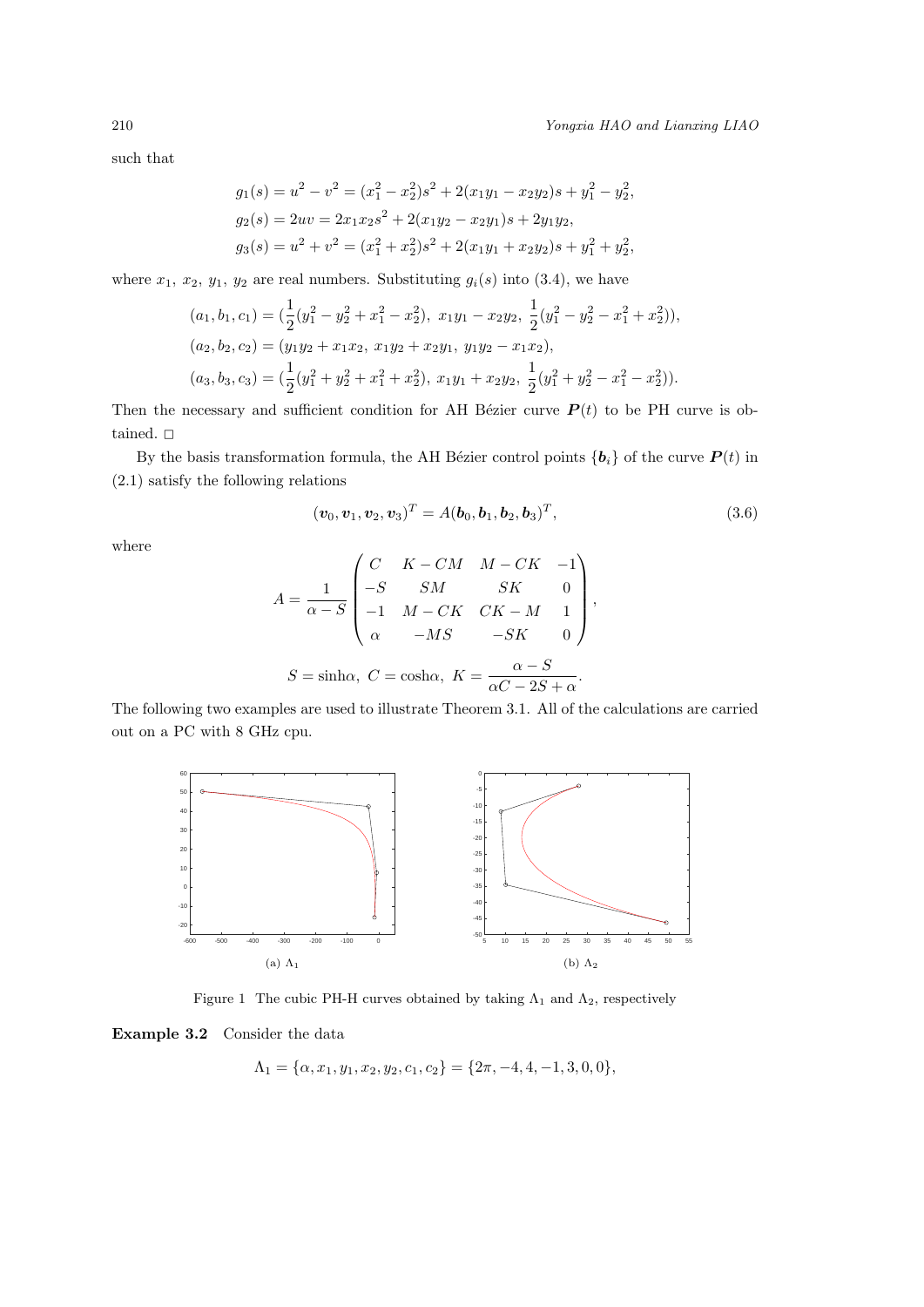*Planar cubic Pythagorean-hodograph hyperbolic curves* 211

and

 $\Lambda_2 = {\alpha, x_1, y_1, x_2, y_2, c_1, c_2} = {\pi, 2, 1, 5, -5, 1, 1}$ 

respectively, in Figure 1. The solution in Figure  $1(a)$  corresponds to the values

$$
v_0 = (11, 16), v_1 = (-13, -16), v_2 = (-4, 8), v_3 = (0, 0),
$$

and to four decimal places, the control points of the cubic PH-H curve are

$$
\mathbf{b}_0 = (-13.0000, -16.0000), \quad \mathbf{b}_1 = (-6.1387, 7.5245),
$$
  
\n $\mathbf{b}_2 = (-31.8661, 42.3648), \quad \mathbf{b}_3 = (-560.6468, 50.2356),$ 

while the interpolant in Figure 1 (b) corresponds to the real solution

$$
v_0 = (-22.5, 5), v_1 = (27, -5), v_2 = (-1.5, -15), v_3 = (1, 1),
$$

with

$$
\mathbf{b}_0 = (28.0000, -4.0000), \quad \mathbf{b}_1 = (8.9505, -11.9373),
$$
  

$$
\mathbf{b}_2 = (10.1365, -34.6055), \quad \mathbf{b}_3 = (49.4237, -46.3400).
$$

It can be easily checked that the resulting cubic curves accords with the definition of PH-H curves.

Note that the necessary and sufficient conditions on the control points in Theorem 3.1 are expressed as functions in *x*1*, x*2*, y*1*, y*2. But such expressions have less geometric meanings. Next we investigate the conditions to express the control points geometrically.



Figure 2  $\Delta b_0 \Omega b_3$  and the control polygon  $b_0 b_1 b_2 b_3$ 

Given a triangle  $\triangle b_0Ob_3$ , let the length ratio of its two sides be  $\frac{\|Ob_3\|}{\|b_0O\|} = \rho > 0$ , ∠ $b_0Ob_3 =$  $\beta > 0$  (see in Figure 2). If two points  $\mathbf{b}_1$  and  $\mathbf{b}_2$  are obtained on  $\mathbf{b}_0$  and  $\mathbf{b}_3$  respectively, then  **and**  $**b**<sub>3</sub>$  **are the end control points, and**  $**b**<sub>0</sub>**b**<sub>1</sub>**b**<sub>2</sub>**b**<sub>3</sub>$  **is the control polygon of AH Bézier curve.** Note the vector  $e_1 = 0 - b_0$ ,  $e_2 = b_3 - 0$ , then the coordinates of  $b_0$  and  $b_3$  can be expressed as

$$
\begin{cases} \mathbf{b}_1 = \lambda \mathbf{e}_1 + \mathbf{b}_0, \\ \mathbf{b}_2 = \mathbf{b}_3 - \mu \mathbf{e}_2, \end{cases}
$$

where  $0 \leq \lambda, \mu \leq 1$  are real numbers.

Next, we will discuss what conditions  $(\lambda, \mu)$  meets when the AH Bézier curve obtained by the above method is a PH curve. Since the AH Bézier curve has rotation, translation, and expansion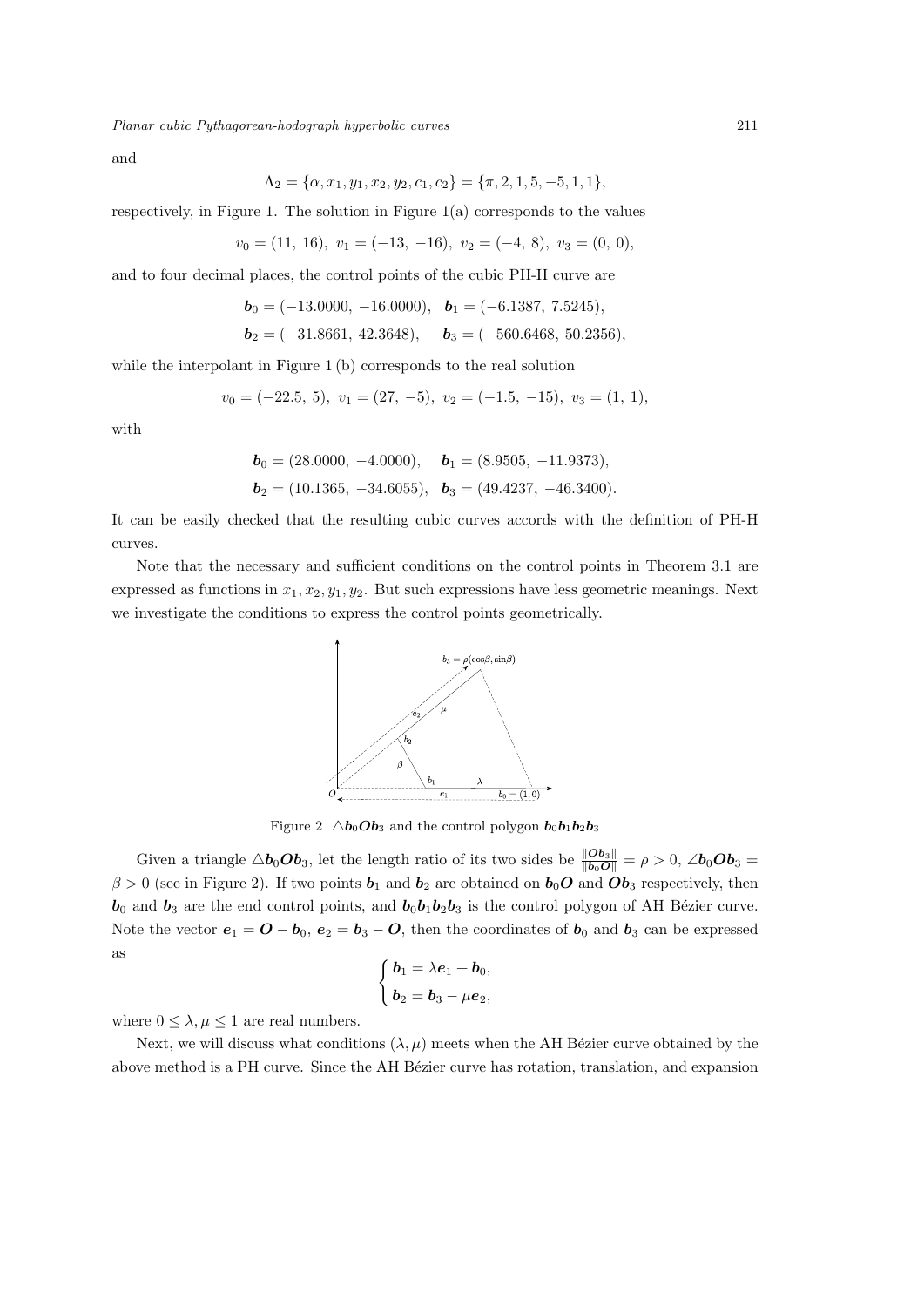#### 212 *Yongxia HAO and Lianxing LIAO*

invariance, the vertex  $\boldsymbol{O}$  of  $\Delta b_0 \boldsymbol{O} b_3$  is taken as the origin,  $\boldsymbol{O} b_0$  is the straight line where the *x*-axis is located and  $\mathbf{b}_0 = (1,0)$ . Then  $\mathbf{e}_1 = (-1,0)$ ,  $\mathbf{e}_2 = \rho(\cos\beta, \sin\beta)$  and the coordinates of the control vertices are

$$
\boldsymbol{P}(\beta,\rho,\lambda,\mu) = (\boldsymbol{b}_0,\boldsymbol{b}_1,\boldsymbol{b}_2,\boldsymbol{b}_3) = ((1,0), (1-\lambda,0), (1-\mu)\rho(\cos\beta,\sin\beta), \rho(\cos\beta,\sin\beta)).
$$
 (3.7)

From  $(3.6)$  and  $(3.7)$ , we have

$$
v_0 = \frac{1}{\alpha - S} [C - (\lambda - 1)(K - CM) - \rho \cos \beta - (\mu - 1)(M - CK)\rho \cos \beta, - \rho \sin \beta - (\mu - 1)(M - CK)\rho \sin \beta],
$$
  
\n
$$
v_1 = \frac{1}{\alpha - S} [-S - MS(\lambda - 1) - KS(\mu - 1)\rho \cos \beta, - KS(\mu - 1)\rho \sin \beta],
$$
  
\n
$$
v_2 = \frac{1}{\alpha - S} [-(\lambda - 1)(M - CK) - 1 + \rho \cos \beta + (\mu - 1)(M - CK)\rho \cos \beta, \n\rho \sin \beta + (\mu - 1)(M - CK)\rho \sin \beta].
$$
\n(3.8)

If the curve is a PH curve, it can be known from Theorem 3.1 that

$$
v_0 + v_2 = \frac{1}{\alpha - S}(C - 1 - (\lambda - 1)(K - CM + M - CK), 0) = (y_1^2 - y_2^2, 2y_1y_2),
$$

so we have  $y_1 = 0$ , it is not difficult to verify that for a given  $(\beta, \rho)$ , the system

$$
F(\beta, \rho) : \begin{cases} \mathbf{h}_1 = (v_{0x} + v_{2x})v_{0y} - v_{1x}v_{1y} = 0, \\ \mathbf{h}_2 = (v_{0x}^2 - v_{2x}^2) - v_{1x}^2 + v_{1y}^2 = 0, \end{cases}
$$
(3.9)

has a solution  $(\lambda, \mu) \in [0, 1, 0, 1]$ , where  $v_{ix}, v_{iy}$  is shown in (3.8), see Appendix I for details. That is, the AH Bézier curve obtained by using  $(3.7)$  as the control points and the curve obtained by the rotation, translation, and expansion of the curve are all PH curves. Therefore, the following theorem can be obtained.

**Theorem 3.3** *Given a*  $\Delta(\beta, \rho) = \mathbf{b}_0 \mathbf{Ob}_3$ ,  $0 < \beta < \pi$ ,  $\rho > 0$ . Then as long as the points  $\mathbf{b}_1$  and *are selected on the two edges* $**b**<sub>0</sub>*O*<sub>0</sub>*O*<sub>0</sub>*b*<sub>3</sub>*, respectively, and satisfy*$ 

$$
\frac{\|\bm{b}_1-\bm{b}_0\|}{\|\bm{O}-\bm{b}_0\|}=\lambda, \quad \frac{\|\bm{b}_3-\bm{b}_2\|}{\|\bm{b}_3-\bm{O}\|}=\mu,
$$

*where*  $(\lambda, \mu)$  *is the solution of the equation (3.9) in [0,1;0,1], the cubic AH Bézier curve generated by*  $\mathbf{b}_0 \mathbf{b}_1 \mathbf{b}_2 \mathbf{b}_3$  *is a PH curve.* 

The AH Bézier curve has a symmetrical property, that is, the AH Bézier curve generated by the control vertex  $b_0b_1b_2b_3$  and the AH Bézier curve generated by the control vertex  $b_3b_2b_1b_0$ are the same curve, and they only differ by one parameter transformation. Therefore, we have the following result.

**Corollary 3.4** *Given*  $\Delta(\beta, \rho) = \mathbf{b}_0 \mathbf{Ob}_3$ , if the ratio  $(\lambda^*, \mu^*)$  is selected according to Theorem *3.3, the AH Bézier curve generated by the control points is a PH curve, that is,*  $(\lambda^*, \mu^*)$  is the *solution of the system*  $F(\beta, \rho)$  *in* [0,1;0,1]. Then for  $\Delta(\beta, \frac{1}{\rho}) = \mathbf{b}_3 \mathbf{Ob}_0$ , the AH Bézier curve *generated with the control points selected by the ratio*  $(\mu^*, \lambda^*)$  *is also a PH curve, and*  $(\mu^*, \lambda^*)$ *is the solution of the equation system*  $F(\beta, \frac{1}{\rho})$  *in* [0, 1; 0, 1]*.*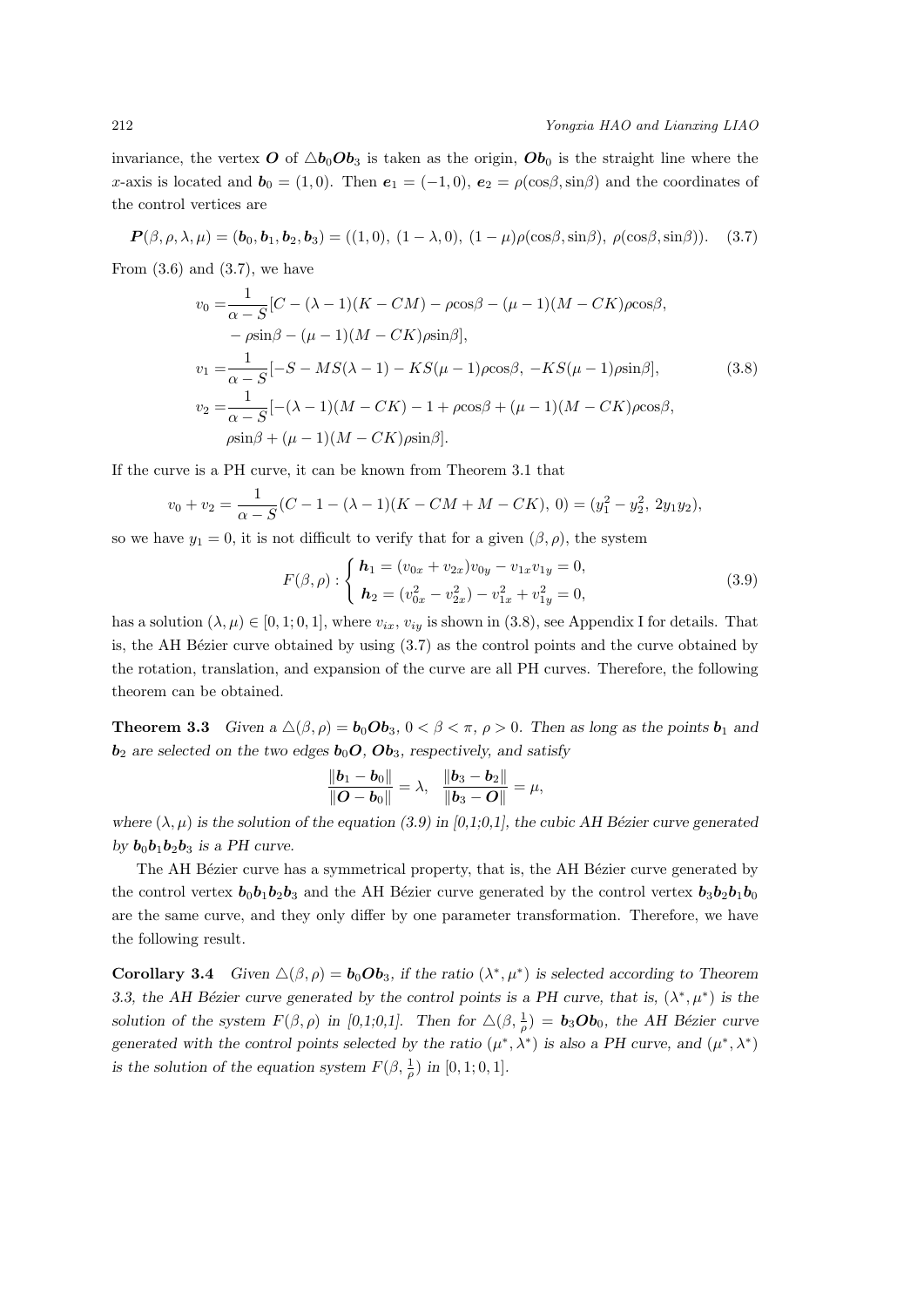**Example 3.5** Figure 3 is presented to illustrate Theorem 3.3. Taking  $\alpha = \frac{\pi}{4}$ , we can construct a cubic PH-H curve starting from a  $\Delta(\beta, \rho) = \mathbf{b}_0 \mathbf{Ob}_3$  with  $\mathbf{b}_0 = (1, 0), \mathbf{b}_3 = (\frac{\sqrt{2}}{2}, \frac{\sqrt{2}}{2}), \text{ i.e.,}$  $(\beta, \rho) = (\frac{\pi}{4}, 1)$ . By calculating the equation system  $F(\beta, \rho)$ , we can get

$$
(\lambda, \mu) = (0.4373, 0.4373).
$$

Then by (3.7), we have

$$
\boldsymbol{b}_1 = (0.5627, 0.0000), \ \boldsymbol{b}_2 = (0.7071, 0.7071).
$$



Figure 3 Example 3.5

# **3.2.** The necessary and sufficient condition of cubic PH-H curve based on AH Bézier **basis functions**  $\{Z_{i,3}\}_{i=0}^3$

Now we will discuss the necessary and sufficient condition that a cubic AH Bézier curve is PH-H curve using the AH Bézier basis functions  $\{Z_{i,3}\}_{i=0}^3$ . The curve  $P(t)$  in the form of (2.1) is a PH-H curve if its parametric speed  $\sigma$  satisfies

$$
\sigma \in \Gamma_{n-1}, \quad \sigma^2 = \dot{\boldsymbol{P}}(t)^T \dot{\boldsymbol{P}}(t).
$$

Here,  $\boldsymbol{x}^T \boldsymbol{y}$  denotes the scalar product of  $\boldsymbol{x}, \boldsymbol{y} \in \mathbb{R}^2$ ,  $\|\boldsymbol{x}\| =$ *√ x<sup>T</sup> x* the Euclidean norm of *x*, and  $\dot{P}(t)$  denotes the derivation of  $P$  with respect to  $t$ .

We assume  $\Delta \mathbf{b}_i = \mathbf{b}_{i+1} - \mathbf{b}_i$  a forward difference of control points. From (2.1) and the partition of unity, we obtain

$$
\boldsymbol{P}(t) = \sum_{i=0}^{3} \boldsymbol{b}_i Z_i = \boldsymbol{b}_0 + \sum_{i=0}^{2} \Delta \boldsymbol{b}_i \sum_{j=i+1}^{3} Z_j.
$$

Obviously, the hodograph of  $P(t)$  can be expressed as

$$
\dot{\boldsymbol{P}}(t) = \Delta \boldsymbol{b}_0 w_0 + \Delta \boldsymbol{b}_1 w_1 + \Delta \boldsymbol{b}_2 w_2, \qquad (3.10)
$$

where

$$
w_i = \sum_{j=i+1}^{3} \dot{Z}_j(t), \quad i = 0, 1, 2,
$$

and further in the closed form

$$
w_0 = \frac{1 - \cosh(\alpha - t)}{\alpha - \sinh \alpha}, \quad w_2 = \frac{1 - \cosh t}{\alpha - \sinh \alpha},
$$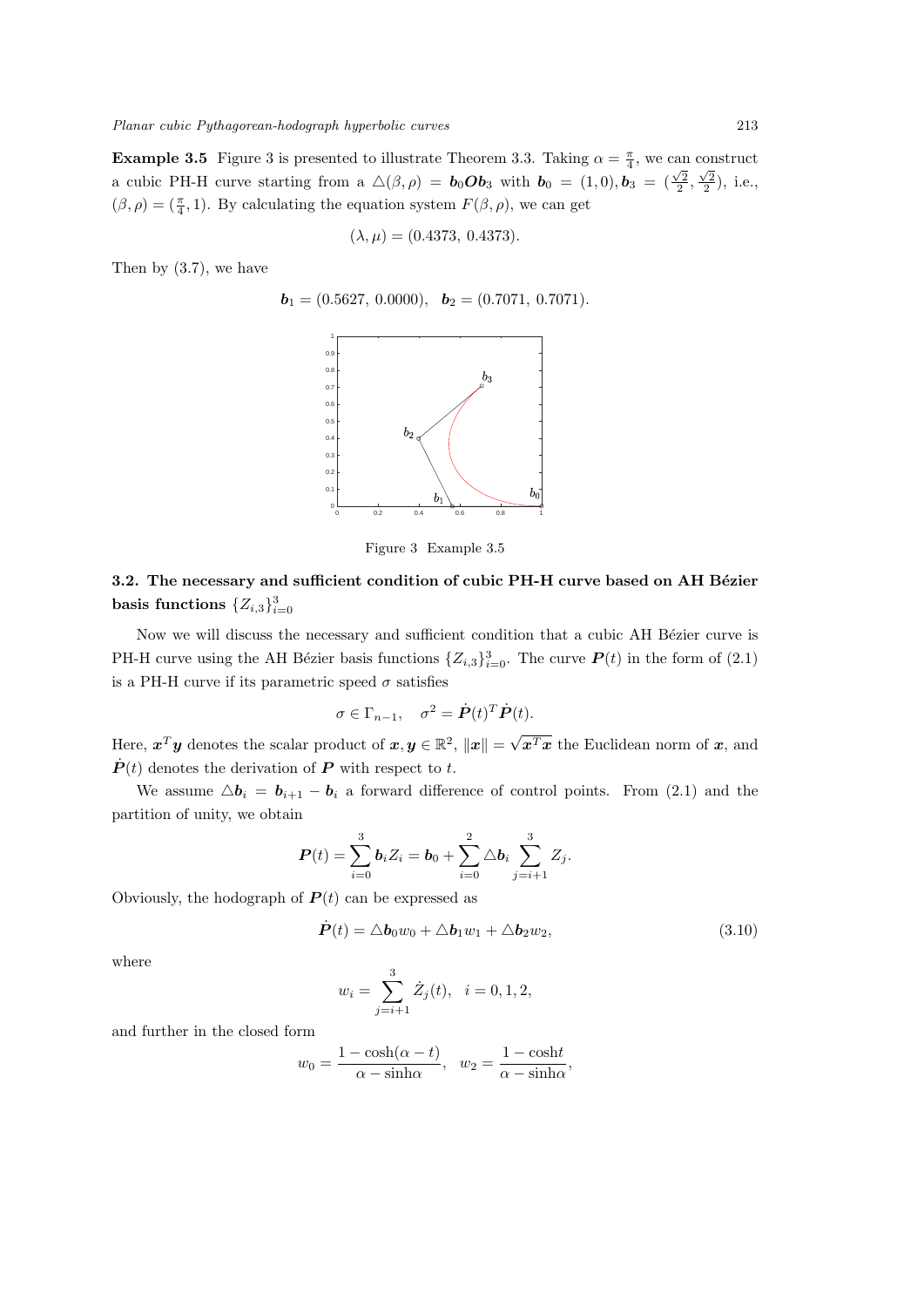214 *Yongxia HAO and Lianxing LIAO*

$$
w_1 = \frac{1 - \cosh(\alpha - t) + \cosh\alpha - \cosh t}{\alpha - 2\sinh\alpha + \alpha\cosh\alpha}
$$

Denote

$$
\mathbf{w} = \begin{pmatrix} w_0 \\ w_1 \\ w_2 \end{pmatrix}, \quad G = \begin{pmatrix} ||\Delta \mathbf{b}_0||^2 & \Delta \mathbf{b}_0^T \Delta \mathbf{b}_1 & \Delta \mathbf{b}_0^T \Delta \mathbf{b}_2 \\ \Delta \mathbf{b}_0^T \Delta \mathbf{b}_1 & ||\Delta \mathbf{b}_1||^2 & \Delta \mathbf{b}_1^T \Delta \mathbf{b}_2 \\ \Delta \mathbf{b}_0^T \Delta \mathbf{b}_2 & \Delta \mathbf{b}_1^T \Delta \mathbf{b}_2 & ||\Delta \mathbf{b}_2||^2 \end{pmatrix}, \tag{3.11}
$$

and

$$
\varphi_{ij} = \angle (\triangle \boldsymbol{b}_i, \triangle \boldsymbol{b}_j), \ \ \varphi_{ij} \in [0, \pi]. \tag{3.12}
$$

*.*

Note that  $\Delta \mathbf{b}_i^T \Delta \mathbf{b}_j = ||\Delta \mathbf{b}_i|| ||\Delta \mathbf{b}_j|| \cos \varphi_{ij}$ , and the matrix introduced in the (3.11) is Gram matrix of the differences of control points, thus symmetric and positive semidefinite. If  $(\Delta b_i)_{i=0}^2$ are linearly independent, it is actually positive definite, and in this case  $P(t)$  is necessarily regular [18]. In this notation, the parametric speed  $\sigma$  of an AH Bézier curve satisfies

$$
\sigma^{2}(t) = \dot{\boldsymbol{P}}(t)^{T} \dot{\boldsymbol{P}}(t) = (w_{0}, w_{1}, w_{2}) G \begin{pmatrix} w_{0} \\ w_{1} \\ w_{2} \end{pmatrix} = \boldsymbol{w}(t)^{T} G \boldsymbol{w}(t), \quad t \in [0, \alpha]. \tag{3.13}
$$

For cubic polynomial curves, there exist simple necessary and sufficient condition on Bézier control polygon to be a PH curve [1, 19]. Kozak et al. [18] presented the necessary and sufficient condition of a cycloidal curve to be a PHC curve. Similarly, we can obtain the following result.

**Theorem 3.6** *Suppose that a cubic AH Bézier curve*  $P(t)$ *, distinct from a line segment, is given in the AH Bézier form (2.1). If all control points are pairwise distinct, i.e.,*  $\mathbf{b}_{i+1} \neq \mathbf{b}_i$ *,*  $i = 0, 1, 2$ , the necessary and sufficient conditions for  $P(t)$  to be a PH-H curve are

$$
\varphi_{01} = \varphi_{12} \text{ and } \frac{\|\Delta b_0\| \|\Delta b_2\|}{\|\Delta b_1\|^2} = \rho(\alpha) \left(\frac{1 - \cos^2 \varphi_{01}}{1 - \cos \varphi_{02}}\right),\tag{3.14}
$$

*where*

$$
\rho(\alpha) = \frac{(2\alpha e^{\alpha} - e^{2\alpha} + 1)^2 e^{-\alpha}}{2(\alpha e^{\alpha} + \alpha + 2 - 2e^{\alpha})^2} > 0,
$$

and the angles  $\varphi_{ij}$  are introduced in (3.12). For a cubic PH-H curve, the parametric speed  $\sigma$  is *given as*

$$
\sigma = \sum_{i=0}^{2} \sigma_i w_i = ||\triangle b_0||w_0 + \cos\varphi_{01}||\triangle b_1||w_1 + ||\triangle b_2||w_2.
$$

*If at least one of the control point difference*  $\Delta \mathbf{b}_i$ ,  $i = 0, 1, 2$  *vanishes, a cubic PH-H curve*  $P(t)$ *reduces to a line segment.*

**Example 3.7** Figure 4 presents an example of cubic AH Bézier curve with the parameter  $\alpha = \pi$ . Its control points are

$$
\mathbf{b}_0 = (2.0000, -3.0000), \quad \mathbf{b}_1 = (-0.3812, 0.1749),
$$
  
\n $\mathbf{b}_2 = (-3.6182, 2.1153), \quad \mathbf{b}_3 = (-9.4435, 3.0120).$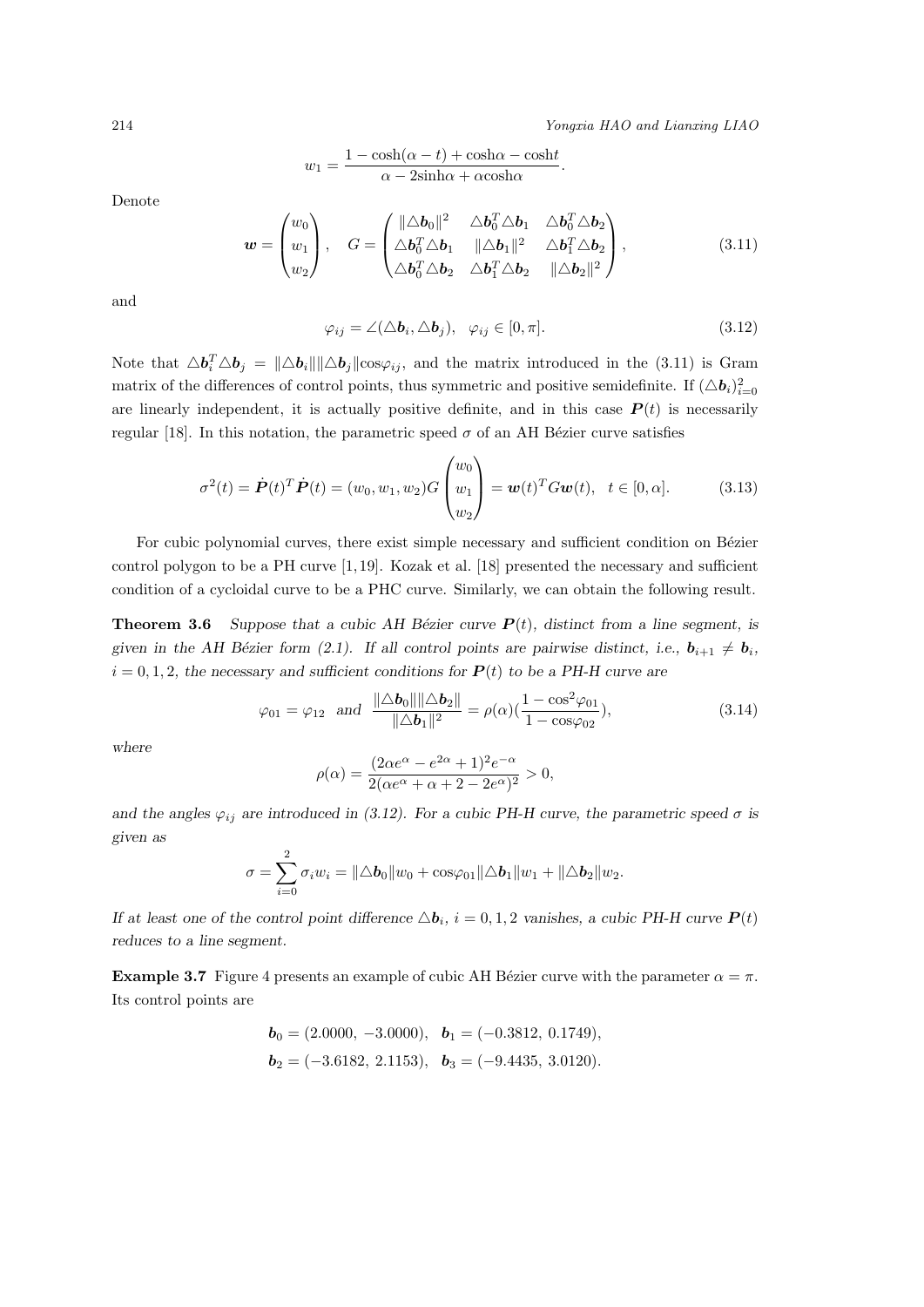By Theorems 3.1 or 3.3, it can be easily checked that it is a cubic PH-H curve. Moreover, we can easily get

$$
\varphi_{01} = \varphi_{12} = 22.1895^{\circ}, \quad \varphi_{02} = 44.3788^{\circ}, \quad \rho(\alpha) = 3.2844,
$$
  

$$
\frac{\|\Delta \mathbf{b}_0\| \|\Delta \mathbf{b}_2\|}{\|\Delta \mathbf{b}_1\|^2} = 1.6422 = \rho(\alpha)(\frac{1 - \cos^2 \varphi_{01}}{1 - \cos \varphi_{02}}).
$$

Therefore, it satisfies the conditions in Theorem 3.6.



Figure 4 Example 3.7

**Remark 3.8** For the two cubic PH-H curves in Example 3.2, it can be easily checked that

$$
\varphi_{01} = \varphi_{12} = 52.7037^{\circ}, \quad \varphi_{02} = 105.4074^{\circ},
$$

$$
\frac{\|\Delta \mathbf{b}_0\| \|\Delta \mathbf{b}_2\|}{\|\Delta \mathbf{b}_1\|^2} = \rho(\alpha) \left(\frac{1 - \cos^2 \varphi_{01}}{1 - \cos \varphi_{02}}\right) = 6.9087,
$$

and

$$
\varphi_{01} = \varphi_{12} = 70.3751^{\circ}, \quad \varphi_{02} = 140.7501^{\circ},
$$

$$
\frac{\|\Delta \boldsymbol{b}_0\| \|\Delta \boldsymbol{b}_2\|}{\|\Delta \boldsymbol{b}_1\|^2} = \rho(\alpha) (\frac{1 - \cos^2 \varphi_{01}}{1 - \cos \varphi_{02}}) = 1.6422,
$$

respectively. Obviously, they both satisfy the conditions in Theorem 3.6.

# **4. The** *G*<sup>1</sup> **Hermite interpolation with cubic PH-H curves**

In this section, by recalling the representation of a cubic PH-H curve in Section 3, we consider the problem of interpolating planar *G*<sup>1</sup> Hermite data by a cubic PH-H curve.

### **4.1. Hermite interpolation**

Consider the construction of a planar PH-H cubic curve  $P(t)$  with given end points  $P_0$ ,  $P_1$  $(P_0 \neq P_1)$ , and two normalized tangent direction  $d_0, d_1$ . Find a cubic PH-H curve  $P(t)$  which interpolates these data in a geometric  $G<sup>1</sup>$  sense, i.e., the curve should satisfy the interpolation conditions

$$
\bm{P}(0) = \bm{P}_0, \ \bm{P}(\alpha) = \bm{P}_1, \ \dot{\bm{P}}(0) = \lambda_0 \bm{d}_0, \ \dot{\bm{P}}(\alpha) = \lambda_1 \bm{d}_1,
$$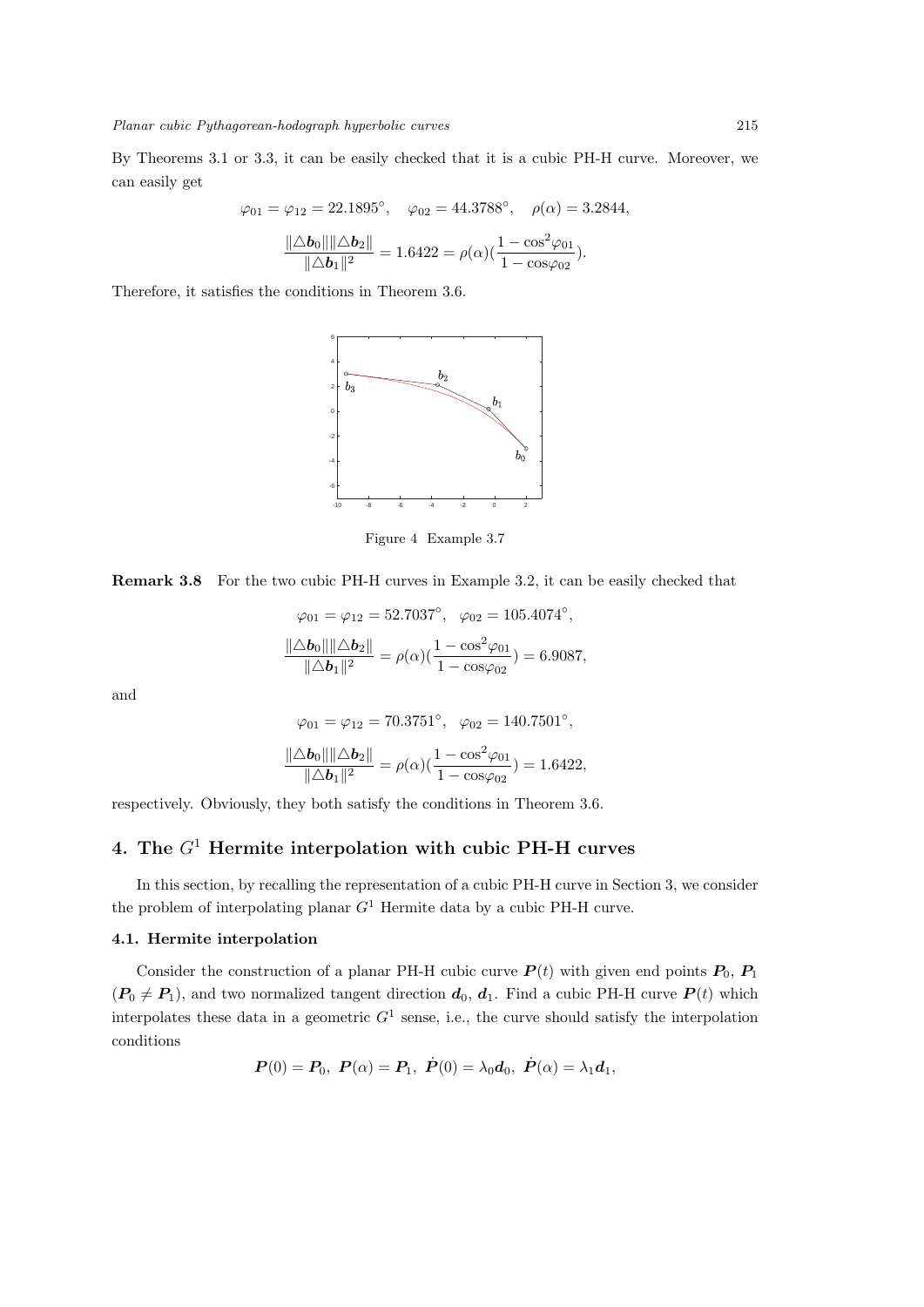where  $\lambda_0$  and  $\lambda_1$  are unknown tangent lengths that should be positive. Since

$$
\mathbf{w}(0) = \begin{pmatrix} \frac{1-\cosh\alpha}{\alpha-\sinh\alpha} \\ 0 \\ 0 \end{pmatrix} = \begin{pmatrix} \frac{1}{\nu(\alpha)} \\ 0 \\ 0 \end{pmatrix}, \quad \mathbf{w}(\alpha) = \begin{pmatrix} 0 \\ 0 \\ \frac{1}{\nu(\alpha)} \end{pmatrix},
$$

from (3.10), the  $\dot{P}(0)$  and  $\dot{P}(\alpha)$  can be computed as

$$
\dot{\boldsymbol{P}}(0) = w_0(0)\triangle \boldsymbol{b}_0 = \frac{1}{\nu(\alpha)} \triangle \boldsymbol{b}_0, \quad \dot{\boldsymbol{P}}(\alpha) = w_2(\alpha)\triangle \boldsymbol{b}_2 = \frac{1}{\nu(\alpha)} \triangle \boldsymbol{b}_2,
$$

then the control points  ${b_i}$  can be expressed as

$$
\boldsymbol{b}_0 = \boldsymbol{P}_0, \quad \boldsymbol{b}_1 = \boldsymbol{P}_0 + \lambda_0 \nu(\alpha) \boldsymbol{d}_0, \ \boldsymbol{b}_2 = \boldsymbol{P}_1 - \lambda_1 \nu(\alpha) \boldsymbol{d}_1, \ \boldsymbol{b}_3 = \boldsymbol{P}_1 \tag{4.1}
$$

where two unknowns  $\lambda_0$  and  $\lambda_1$  can be determined by the PH-H condition (3.14). Let us define constants that depend entirely on the data

$$
\delta = ||\triangle P_0|| = ||P_1 - P_0||, c_{ij} = \cos \theta_{ij},
$$

where

$$
\theta_{01} = \angle(\mathbf{d}_0, \triangle P_0), \ \theta_{12} = \angle(\triangle P_0, \mathbf{d}_1), \ \theta_{02} = \angle(\mathbf{d}_0, \mathbf{d}_1).
$$

Since

$$
\Delta \boldsymbol{b}_0 = \lambda_0 \nu(\alpha) \boldsymbol{d}_0, \ \Delta \boldsymbol{b}_1 = \Delta \boldsymbol{P}_0 - \nu(\alpha) (\lambda_0 \boldsymbol{d}_0 + \lambda_1 \boldsymbol{d}_1), \ \Delta \boldsymbol{b}_2 = \lambda_1 \nu(\alpha) \boldsymbol{d}_1,
$$

from the first equation in  $(3.14)$ , we have the equations

$$
\cos\varphi_{01}=\cos\varphi_{12}\Longrightarrow \frac{\triangle b_0\triangle b_1}{\|\triangle b_0\|\|\triangle b_1\|}=\frac{\triangle b_1\triangle b_2}{\|\triangle b_1\|\|\triangle b_2\|},
$$

then we get the function for the unknowns  $\lambda_0$  and  $\lambda_1$ 

$$
e_1(\lambda_0, \lambda_1) = (c_{01} - c_{12})\delta + (c_{02} - 1)\nu(\alpha)(\lambda_0 - \lambda_1).
$$

Similarly, from the second equation in (3.14), we can get

$$
e_2(\lambda_0, \lambda_1) = \lambda_0 \lambda_1 \nu(\alpha)^2 (1 - c_{02}) - \rho(\alpha) (\|\Delta \boldsymbol{b}_0\|^2 - (\boldsymbol{d}_0^T \Delta \boldsymbol{b}_1)^2)
$$
  
=  $\rho(\alpha) \delta^2 (c_{01}^2 - 1) + 2\rho(\alpha) \nu(\alpha) \lambda_1 \delta(c_{12} - c_{01} c_{02}) + \lambda_0 \lambda_1 \nu(\alpha)^2 (1 - c_{02}).$ 

Since the first function is linear and the second one quadratic, the non-linear system  $(e_1(\lambda_0, \lambda_1))$ ,  $e_2(\lambda_0, \lambda_1)$  = (0,0) has two solution pairs. With the help of the functions

$$
h(z, \alpha) = \rho(\alpha)(z^2 - 1) - z + 1,
$$
  
\n
$$
g_1(x, y, z, \alpha) = 2\rho(\alpha)(xz - y) + y - x,
$$
  
\n
$$
g_2(x, y, z, \alpha) = -4\rho(\alpha)(x^2 - 1)h(z, \alpha) + g_1(x, y, z, \alpha)^2,
$$
  
\n
$$
\zeta^{\pm}(x, y, z, \alpha) = \frac{2\rho(\alpha)\delta(x^2 - 1)}{\nu(\alpha)(g_1(x, y, z, \alpha) + \sqrt{g_2(x, y, z, \alpha)})}
$$
\n(4.2)

the two solutions  $(\lambda_{0,i}, \lambda_{1,i}), i = 1, 2$  are simplified to

$$
\lambda_{0,1} = \zeta^+(c_{12}, c_{01}, c_{02}, \alpha), \quad \lambda_{1,1} = \zeta^+(c_{01}, c_{12}, c_{02}, \alpha),
$$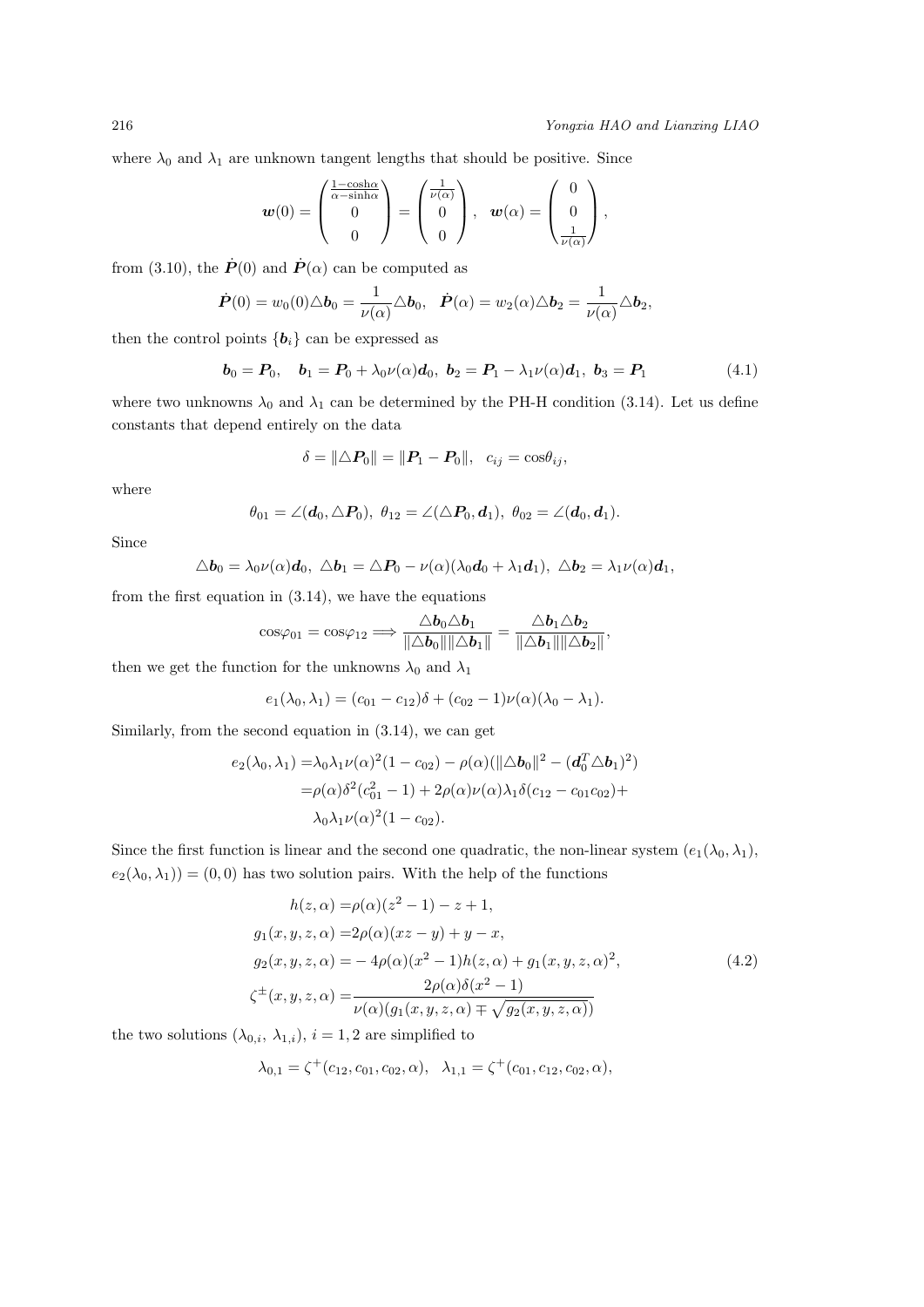*Planar cubic Pythagorean-hodograph hyperbolic curves* 217

$$
\lambda_{0,2} = \zeta^-(c_{12}, c_{01}, c_{02}, \alpha), \quad \lambda_{1,2} = \zeta^-(c_{01}, c_{12}, c_{02}, \alpha). \tag{4.3}
$$

Obviously,  $g_2$  must be nonnegative to obtain real solutions. Moreover, to ensure  $\lambda_0$ ,  $\lambda_1$  to be positive numbers, the specific conditions must be imposed on  $c_{01}, c_{12}, c_{02}$ . The following theorem gives the necessary and sufficient condition for *G*<sup>1</sup> Hermite interpolation with cubic PH-H curves, together with the exact number of solutions.

**Theorem 4.1** Suppose that the data  $d_0, d_1, P_0$  and  $P_1$  are prescribed and let  $|c_{01}| < 1$ ,  $|c_{12}| < 1$ , *the interpolation problem has three cases as follows:*

• There is precisely one interpolation determined by  $(\lambda_{0,1}, \lambda_{1,1})$  in (4.3), iff

$$
-1 \le c_{02} < \vartheta(\alpha) = -1 + \frac{1}{\rho(\alpha)} \quad \text{or} \quad c_{02} = \vartheta(\alpha), \quad c_{01} + c_{12} > 0.
$$

• The interpolation problem has two solutions given by the pairs  $(\lambda_{0,1}, \lambda_{1,1})$  and  $(\lambda_{0,2}, \lambda_{1,2})$ *, iff*

$$
\vartheta(\alpha) < c_{02} < 1, \ c_{01} + c_{12} > 0, \ g_2(c_{01}, c_{12}, c_{02}, \alpha) \ge 0.
$$

*The two solution pairs coincide iff*  $g_2(c_{01}, c_{12}, c_{02}, \alpha) = 0$ *.* 

- *• Otherwise, there are no solutions.*
- It is noted that the proof process is similar to the PHC curve in reference [18].

### **4.2. Examples**

To illustrate our method in operation, some numerical examples are provided. To facilitate the analysis, it is convenient to use canonical form data with  $P_0 = (0,0)$ ,  $P_1 = (1,0)$ .

**Example 4.2** Let us consider a planar Hermite interpolation data

$$
d_0 = (\cos \frac{4\pi}{3}, \sin \frac{4\pi}{3}), d_1 = (\cos \frac{-7\pi}{4}, \sin \frac{-7\pi}{4}), \alpha = \frac{\pi}{2}
$$

*.*



Figure 5 Example 4.2

For this example, since  $c_{02} = -0.9659$ ,  $\vartheta(\alpha) = -0.5582$ , so  $-1 \leq c_{02} < \vartheta(\alpha)$ . According to the first case of Theorem 4.1, there is only one solution

$$
\lambda_{0,1} = 0.8424, \quad \lambda_{1,1} = 2.1109.
$$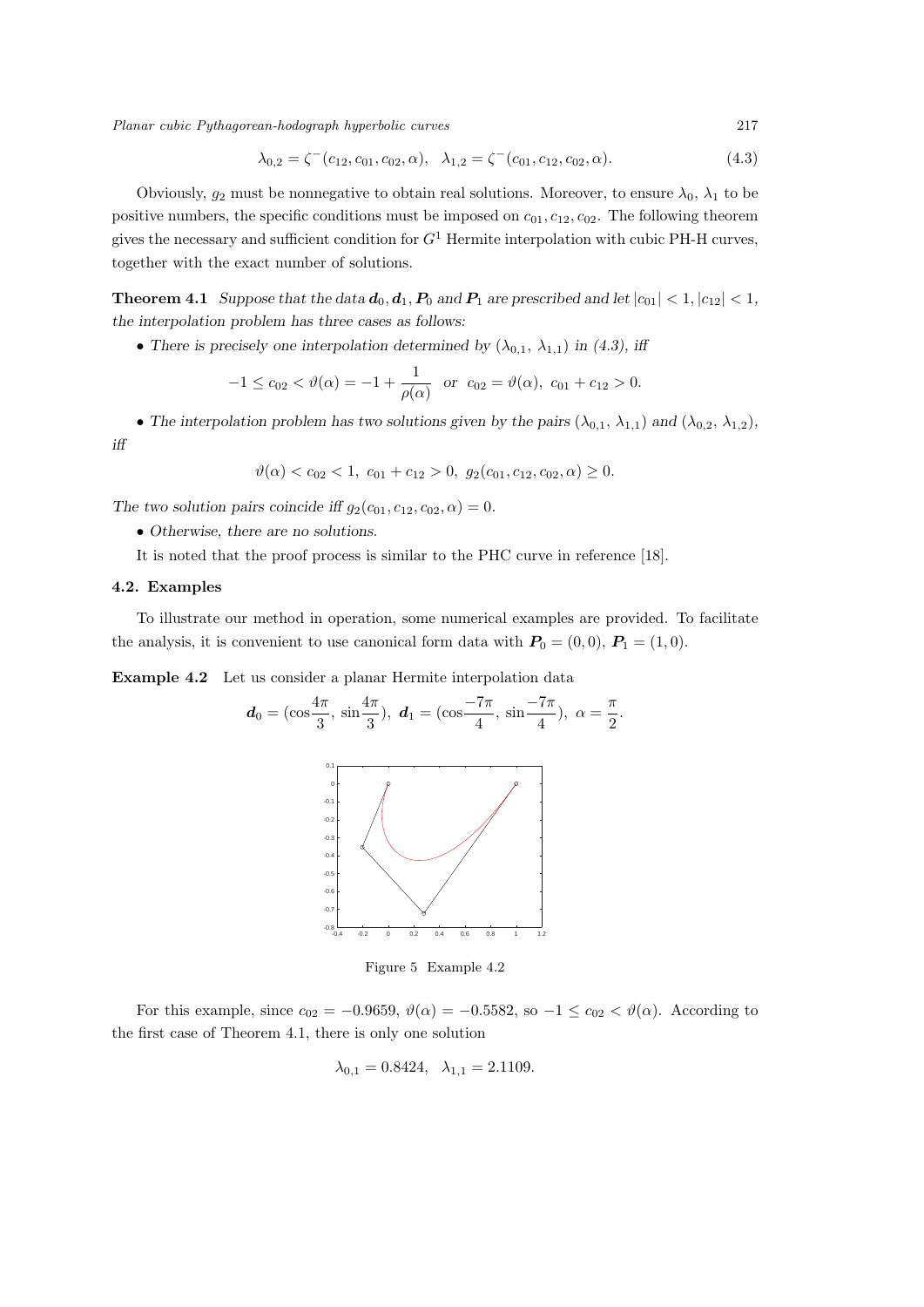By (4.1), the corresponding control points are

$$
\begin{aligned}\n\mathbf{b}_0 &= (0.0000, \ 0.0000), & \mathbf{b}_1 &= (-0.2039, \ -0.3531), \\
\mathbf{b}_2 &= (0.2775, \ -0.7225), & \mathbf{b}_3 &= (1.0000, \ 0.0000)\n\end{aligned}
$$

as shown in Figure 5.

**Example 4.3** Suppose that the given data are

$$
d_0 = (\cos\frac{\pi}{3}, \sin\frac{\pi}{3}), d_1 = (\cos\frac{-0.16\pi}{4}, \sin\frac{-0.16\pi}{4}), \alpha = \frac{\pi}{4},
$$

as shown in Figure 6. It can be easily checked  $c_{02} = 0.3875$ ,  $\vartheta(\alpha) = -0.5152$ ,  $c_{01} + c_{12} = 1.4921$  > 0,  $g_2(c_{01}, c_{12}, c_{02}, \alpha) = 0.7907 > 0$ . Therefore, by Theorem 4.1, there are two different solutions in this case. The red curve in Figure 6 corresponds to the parameters

$$
\lambda_{0,1} = 0.1360, \quad \lambda_{1,1} = 3.2680,
$$

and the resulting control points are

$$
\mathbf{b}_0 = (0.0000, 0.0000), \quad \mathbf{b}_1 = (0.0174, 0.0302),
$$
  
\n $\mathbf{b}_2 = (0.1683, 0.1051), \quad \mathbf{b}_3 = (1.0000, 0.0000),$ 

while the blue interpolant corresponds to the real solution

$$
\lambda_{0,2} = 3.1753, \quad \lambda_{1,2} = 6.3074,
$$

with the control points

$$
\mathbf{b}_0 = (0.0000, 0.0000), \quad \mathbf{b}_1 = (0.4073, 0.7054),
$$
  

$$
\mathbf{b}_2 = (-0.6053, 0.2028), \quad \mathbf{b}_3 = (1.0000, 0.0000).
$$



Figure 6 Example 4.3

**Example 4.4** For the data

$$
d_0 = (\cos \frac{\pi}{3}, \sin \frac{\pi}{3}), d_1 = (\cos \pi, \sin \pi), \ \alpha = \frac{\pi}{4}
$$

*.*

Note that  $c_{01} + c_{12} = -0.5000 < 0$ , by Theorem 4.1, there exists no admissible solution. Namely, the tangent lengths  $(\lambda_{0,i}, \lambda_{1,i}), i = 1, 2$  are all non-positive numbers.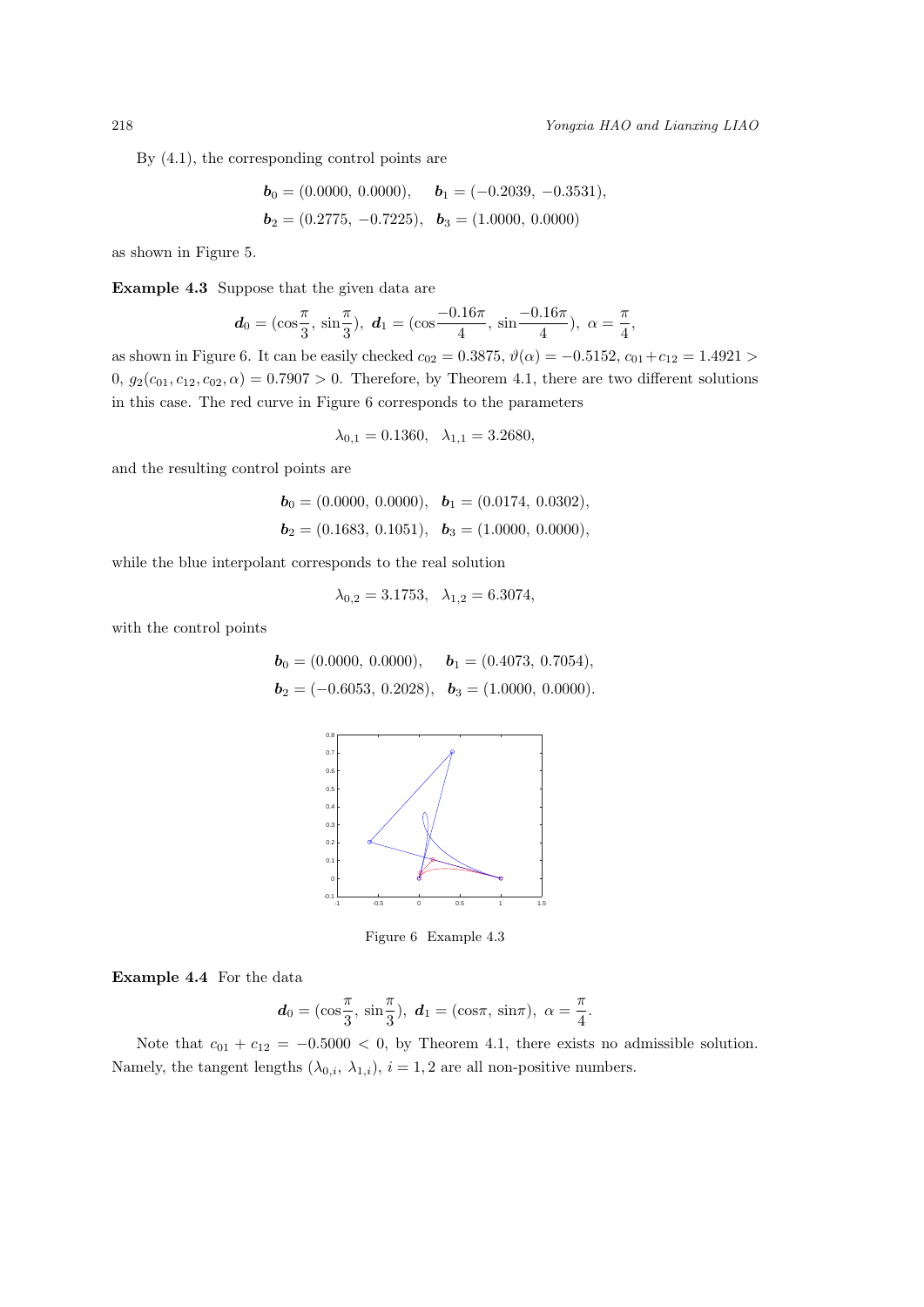The above examples demonstrate that the PH-H cubic curves by our method achieve the desired results that preserve tangent directions at the end points with prescribed end points. This method can be applied to shape design since it can conveniently display the intended interpolation effects.

### **5. Conclusion**

AH Bézier curve is a new kind of curve modeling tools proposed in recent years. As a generalization of Bézier curve, it has been widely used in  $CAD/CAM$ . By appealing to the advantageous features of PH curves, the present work proposes PH-H curve based on the properties of AH B´ezier curve. Significantly, we give the necessary and sufficient conditions of cubic PH-H curve by two different methods. The first method is simple and extraordinary speedy to construct PH-H curves, while the second one is more convenient to extend the curve from the plane to the *n*-dimension space. Moreover, the problem of constructing a planar cubic  $G<sup>1</sup>$  Hermite interpolation with given end points and end tangents is also addressed in this paper using the second definition.

By appealing to the excellent characteristics of PH-H curves, this study is only a basic investigation into the planar cubic PH-H curve. There are several interesting directions in which the present results may possibly be extended, including interpolation of higher-order data, planar quintic PH-H curves, spatial PH-H curves and so on.

**Acknowledgements** We thank the referees for their time and comments.

### **Appendix I: Proof**

For the equation (3.9),  $h_1$  is a first order equation for  $\lambda$ , which can be obtained as:

$$
\lambda(\mu) = \frac{(\mu - 1)(\alpha - \sinh\alpha)^2(\rho\mu\cos\beta - \rho\cos\beta + 1)}{(3 - 4\cosh\alpha + \cosh^2\alpha + 2\alpha\sinh\alpha - \alpha^2\cosh\alpha)\mu + (2\alpha\sinh\alpha - \cosh^2\alpha - \alpha^2 + 1)} = \frac{m(\mu)}{n(\mu)}.
$$
\n(5.1)

Substituting it into  $h_2$ , a fourth-order polynomial  $h_2(\mu)$  about  $\mu$  can be obtained and

$$
h_2(0) = h_{20}(\alpha) = \frac{\rho^2 \sinh^2 \alpha \sin^2 \beta}{(\alpha - 2 \sinh \alpha + \alpha \cosh \alpha)^2},
$$

$$
h_2(1) = h_{21}(\alpha) = \frac{-\sinh^2 \alpha}{(\alpha - 2 \sinh \alpha + \alpha \cosh \alpha)^2}.
$$

So  $h_{20}(\alpha) > 0$ ,  $h_{21}(\alpha) < 0$  for  $\alpha \in (0, +\infty)$ . From the continuity of the function, we know that  $h_2(\mu)$  has at least one solution in [0,1]. Suppose one of the solutions is  $\mu^*$ , then we can get  $\lambda^* = \lambda(\mu^*)$  from (5.1).

Note that  $n(\mu)$  in (5.1) is a linear function with respect to  $\mu$ , and it can be easily checked that the coefficient of  $\mu$ :  $f(\alpha) = 3 - 4\cosh\alpha + \cosh^2\alpha + 2\alpha\sinh\alpha - \alpha^2\cosh\alpha$  is increasing for  $\alpha \in [0, +\infty)$ , so  $f(\alpha) \ge f(0) = 0$ . Then  $n(\mu)$  is increasing and  $n(\mu^*) \le n(1) = 4\alpha \sinh \alpha - 4\alpha \sin \alpha - \alpha^2$